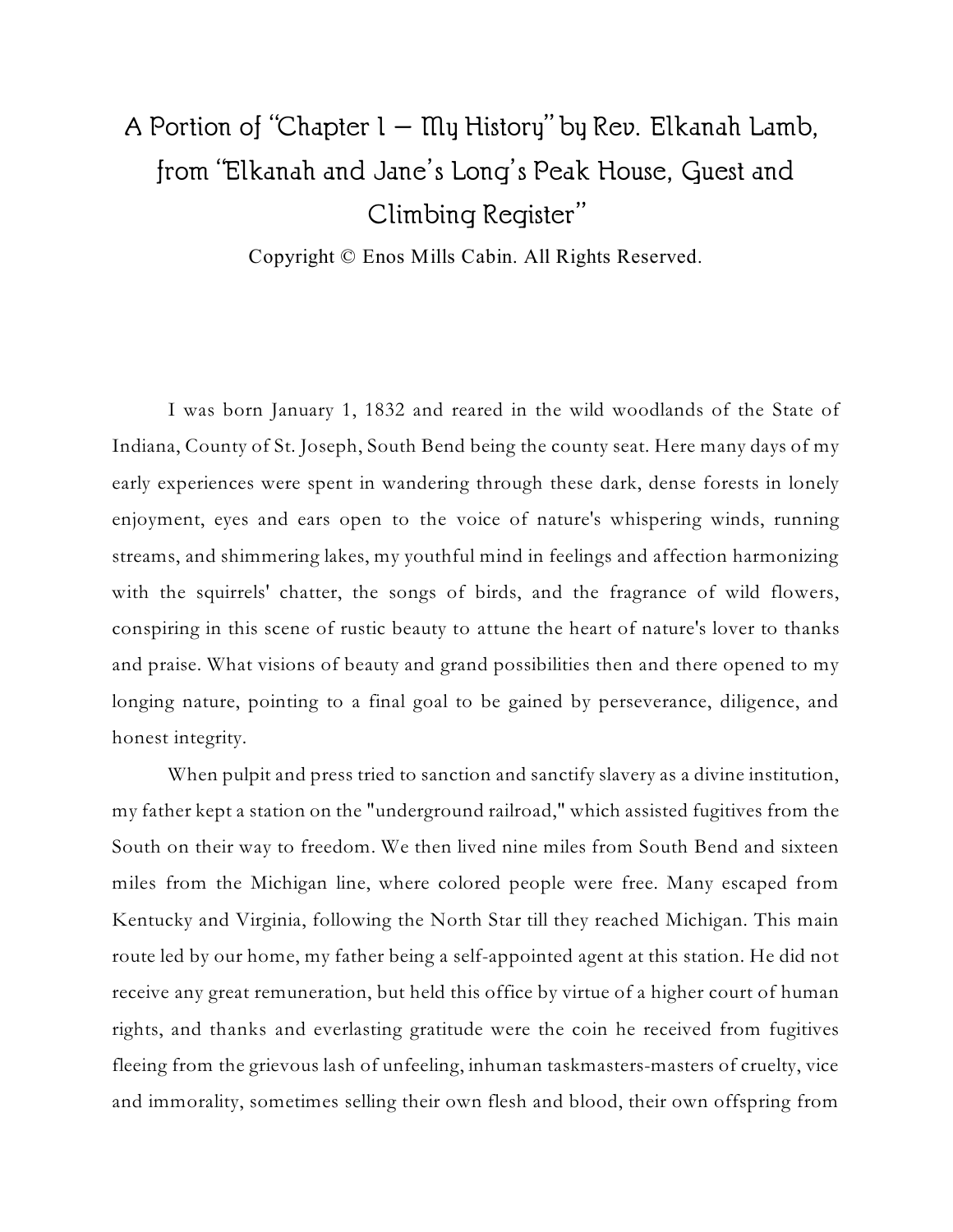the auction block, as witnessed in St. Louis when there several years since. One morning, while holding this office, some covered wagons drove up to the house, and a gentleman came in to ascertain if the coast was clear. A few words with father (mainly spoken in cipher) settled the matter to the satisfaction of all parties concerned. Then the unloading commenced. These fugitives were from Kentucky. For weeks they had hidden by day and traveled by night, guided by the North Star, seeking the State of Michigan, where they could enjoy human rights and freedoms.

After a brief rest for themselves and horses, the train moved on towards freedom's shrine, which they reached that evening, and where they were made welcome by former friends who had escaped over the same route. Here quite a colony of former slaves, close to Niles, Michigan, living in their peaceful cabins, cultivating little patches of ground, worshiping God and singing songs of freedom, as all mankind have an inherent right to do, oppressive laws to the contrary notwithstanding.

From time immemorial the glitter of gold has exerted a wonderful influence on the mind of man, impelling a Cortez, an Almagro, and a Pizarro to the field of adventure. California in 1850, Colorado in 1860, invited and induced multiplied thousands to leave their Eastern homes, to cross the plains, range the mountains, and prospect streams for hidden treasures of shining gold. Alaska also evidences the fact that man will risk life and health, and dare death in order to obtain gold and silver. The diamonds fields of South Africa have also played their part in exciting man's desire for riches and the gathering of wealth. This, however, was not the chief factor in our minds that prompted us to foreign territory; but a desire to see the Western plains, the buffaloes, wild Indians, and the Rocky Mountains.

Accordingly, on the ninth day of April, 1860, we left our homes in Linn County, Kansas, and started for the Rocky Mountains. Our party consisted of five persons-myself, David Lamb, Enos Mills, Sr. and wife Ann, and Enoch Mills. We went through Lawrence to get our supplies, then took our course up the Kaw River as far west as Manhattan, there crossing and striking a northwesternly direction until we came to the main freight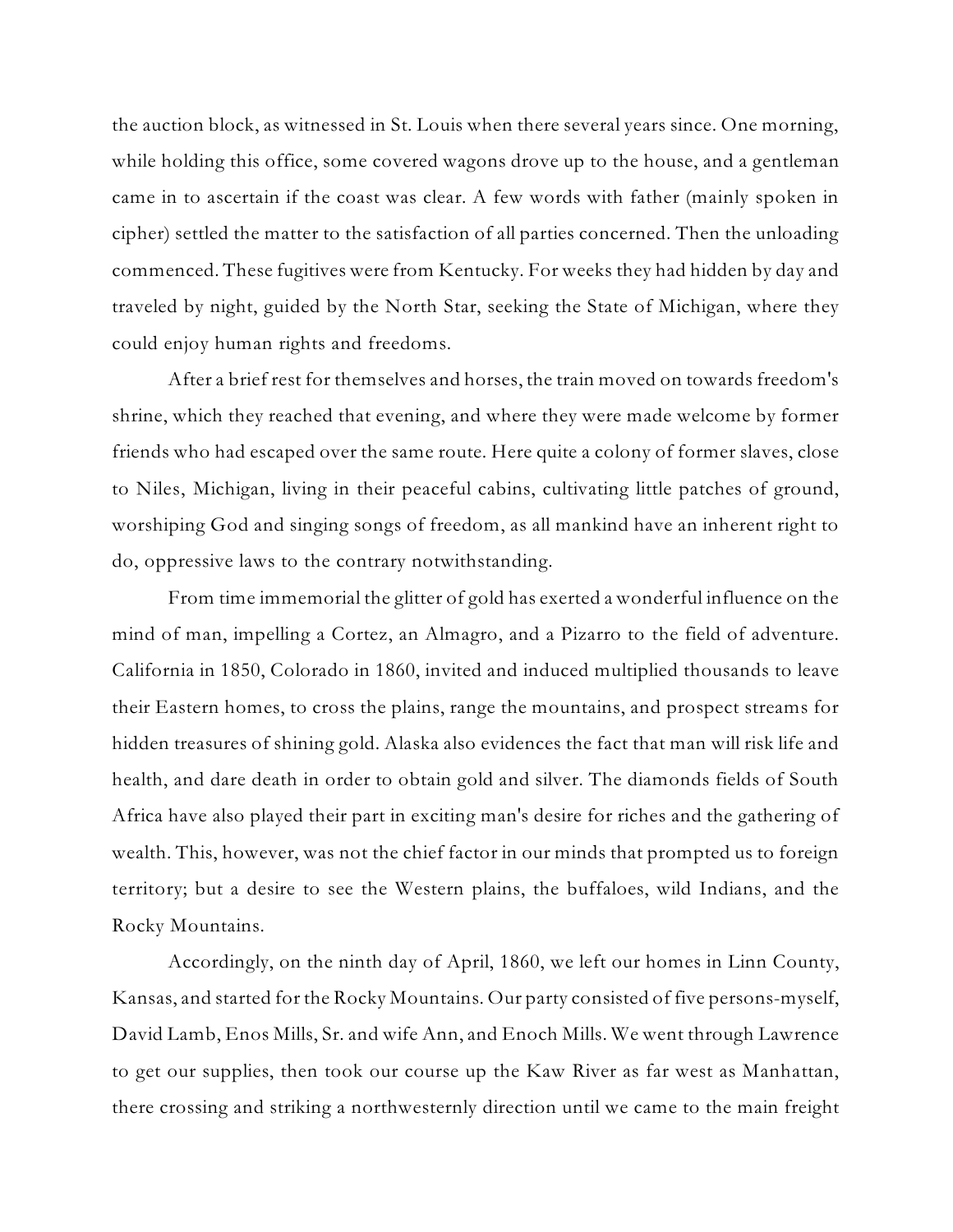road leading across the plains. This great thoroughfare follows the Platte River all the way to the city of Denver.

For several days the weather was pleasant and the road was thronged with travelers. Caravan after caravan, ox teams, horse teams, mule teams, some on foot propelling a cart to carry their supplies, others leading a broncho pony that carried blankets, crackers, and groceries, all intent on reaching the Rocky Mountains; a jolly company.

One afternoon, just before we got to Ft. Kearney, it commenced raining on us quite briskly, and then terminated in a regular snowstorm-a first class blizzard. The wind joined its fury to the fast falling snow, adding immensely to the chilling drama. The night fast approaching, we were, of necessity, compelled to move down to the river and camp for the night. The storm increased and we had no timber for shelter, much less for fuel; a little water locust and some willow twigs were the sum total of our fuel.

Having some cold biscuits, we managed to make coffee and broilsome bacon over our twig fire. As the storm was coming from the northwest, we turned our wagons to face the southeast, then tying our ponies on either side of the wagon tongue and dividing our blankets with them, we lay in our wagons over night, shivering and longing for day. But when day came there was no abatement of the storm. We hitched up our shivering ponies and started on.

About 10:00 a.m., the storm ceased its fury, and old Sol came out with shining face, making us as glad as the inhabitants of the Arctic regions are after six months' night. Sometimes on the Platte River road we came in contact with very sandy stretches that made heavy pulling for failing ponies and horses. We then would fasten a long cable rope to the tongue of the wagons, and in pairs of from eight to twelve arrange ourselves on both sides of the rope, then pulling, shouting, and laughing we helped our weary teams very much, and made the silent plains vibrate with our cheering.

On Sunday morning, April 24, we got our first view of the Rocky Mountains, ninety miles distant from our present encampment, Fremont's Orchard (so called because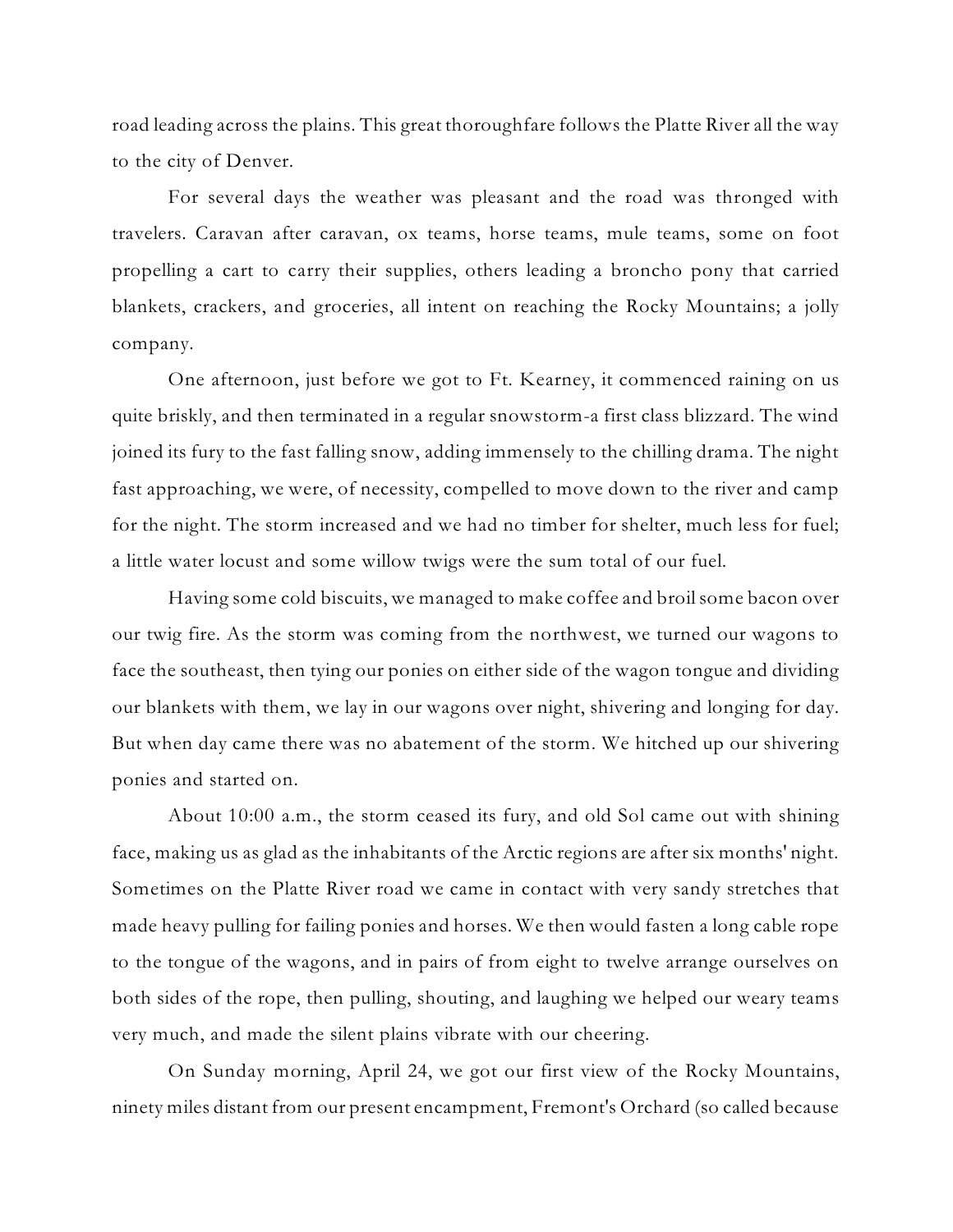of a large cluster of scrubby cottonwoods growing close to the river). In the distance the snow-capped range looked like an embankment of fleecy clouds piled up in the horizon towards heaven's blue. Here we camped one day and night, enjoying quite a sensational episode.

On this particular day, a large number of Indians visited our camp. Seemingly they were on the lookout for something, watching our every movement, especially among our ponies and horses. We took pains to feed the red devils in order to allay any impending evil against us. In the evening we saw numbers of these redskins come to the summit of the bluffs just south of our camp, less than one-half mile distant.

They would watch for a while, then fall back, and others would take their places. Then, to strengthen our suspicion, an old Indian came into our camp about sundown, looking like one of Dante's dark characters incarnated for devilish purposes. He was sour and uncommunicative, save by signs and uncouth gesticulations, running his hands from his mouth up to the top of his head, then down to his mouth again, trying to illustrate (as we afterward learned) a bridle and the bit in the mouth. Finally, with an emphatic, impressive threat, he drew his hand across his throat, and left.

These demonstrations were sufficient to arouse our suspicion and prepare us for measures of defense. Thirty-four men against perhaps one hundred redskins looked rather doubtful, to say the least. Nevertheless, we made all possible preparation within our limited means, getting our wagons all in a circle, horses inside; and with every available gun, revolver, shovel, and pick, we armed ourselves for a possible, even probable, conflict with these wild, savage plainsmen. Our picket guard of six men was stationed outside the circle in proper positions to give timely warning; thus we rested on our arms until morning.

The only indication of an attack was made manifest about midnight, when we had two pickets patrolling the banks of the river. As there was an island about midway, the river was shallow at this place. Our pickets heard what seemed to be a cavalcade of horsemen starting from the northern shore; they came splashing through the water till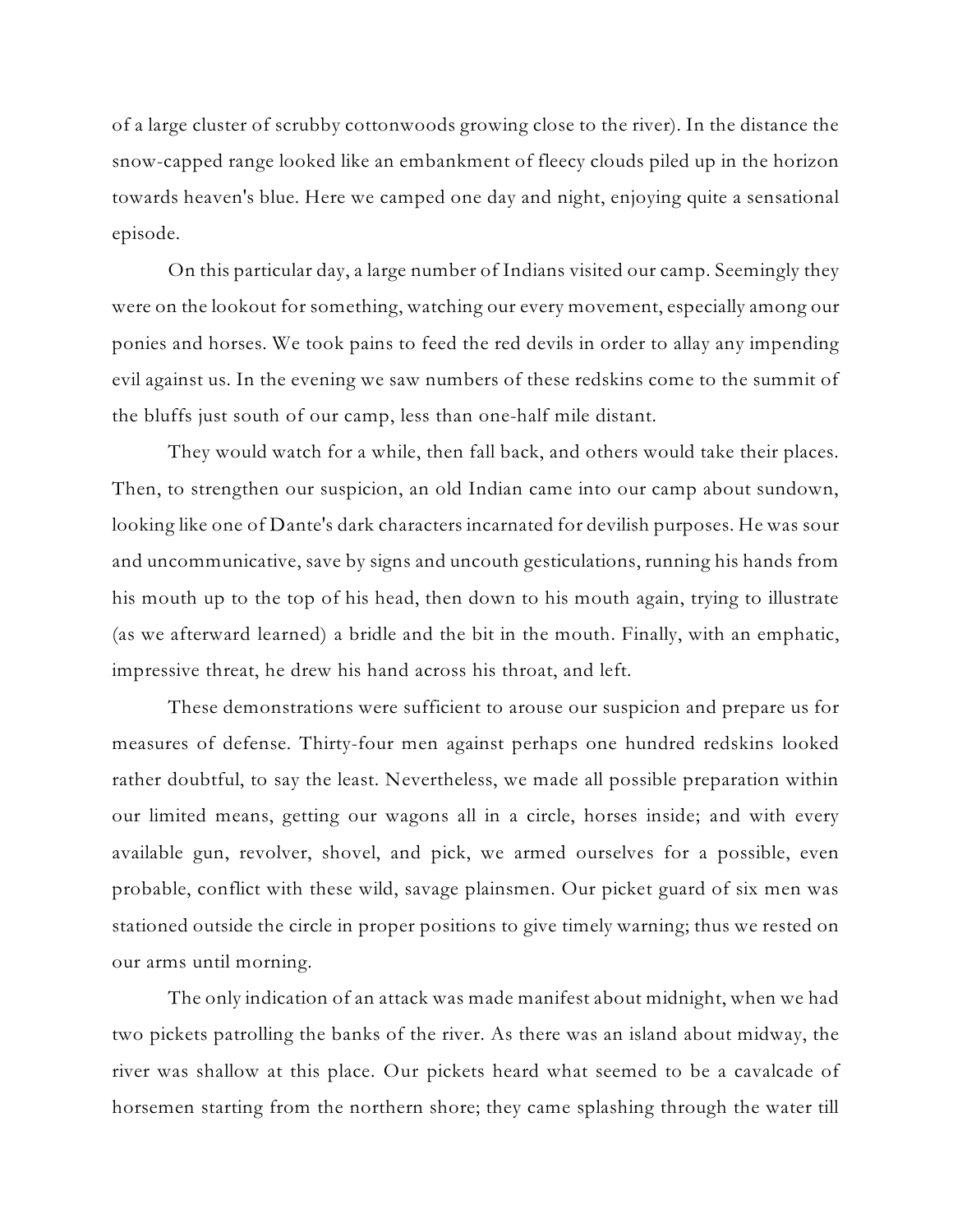they got to the island, then seemed to halt for consultation. Our pickets fired their guns toward the island. This sent consternation into their ranks. A hasty retreat followed, and they went back quicker than they came. They found we were on guard.

We were glad when morning found all intact. After a well-relished breakfast, we started on our way for Denver. Every few miles there was a small squad of Indians by the roadside, scanning our company as we passed them.

When we reached Denver, this strange mystery in regard to the Indians' actions was made plain. A trio of young men from near Lawrence, Kansas, had started overland for the gold fields of the Rockies. Their outfit consisted of a light wagon, two small ponies, ten dollars' worth of grub, and a little money only. When nearing Kearney, one of the ponies concluded not to trudge any farther on these tiresome plains and, regardless of consequences, departed this life, leaving our Kansas boys stranded on the plains. Under the circumstances, go forward they could not, and go back they would not. To but a horse or pony they had not shekels sufficient, so in this dilemma they concluded to lay tribute on an Indian pony. This they did, then traveled all night, passing our party. The Indians, coming upon our party first, supposed, as a matter of course, that we were the aggressors. This explains their actions.

We saw the boys in Denver. They appeared quite jolly over this doubtful enterprise, although it might have resulted in serious trouble for us.

Here we are in the town of Denver, located on the banks of Cherry Creek and the Platte River, with a mixed population of eight or ten thousand. During our stay here we had the privilege of witnessing a war dance of the Indians. They had just returned from a successful war campaign and hunting expedition in the South Park country. Something less than one hundred of these uncouth redskins formed in a circle around a central director. This director resembled very much, in appearance, a resurrected Egyptian mummy, and looked to be at least one hundred years old. In his hand he had a staff of authority, with which he directed ceremonies. At a given signal on the tom-tom (a sort of drum), the circle started in monotonous revolution, chanting their "How-wa-ah!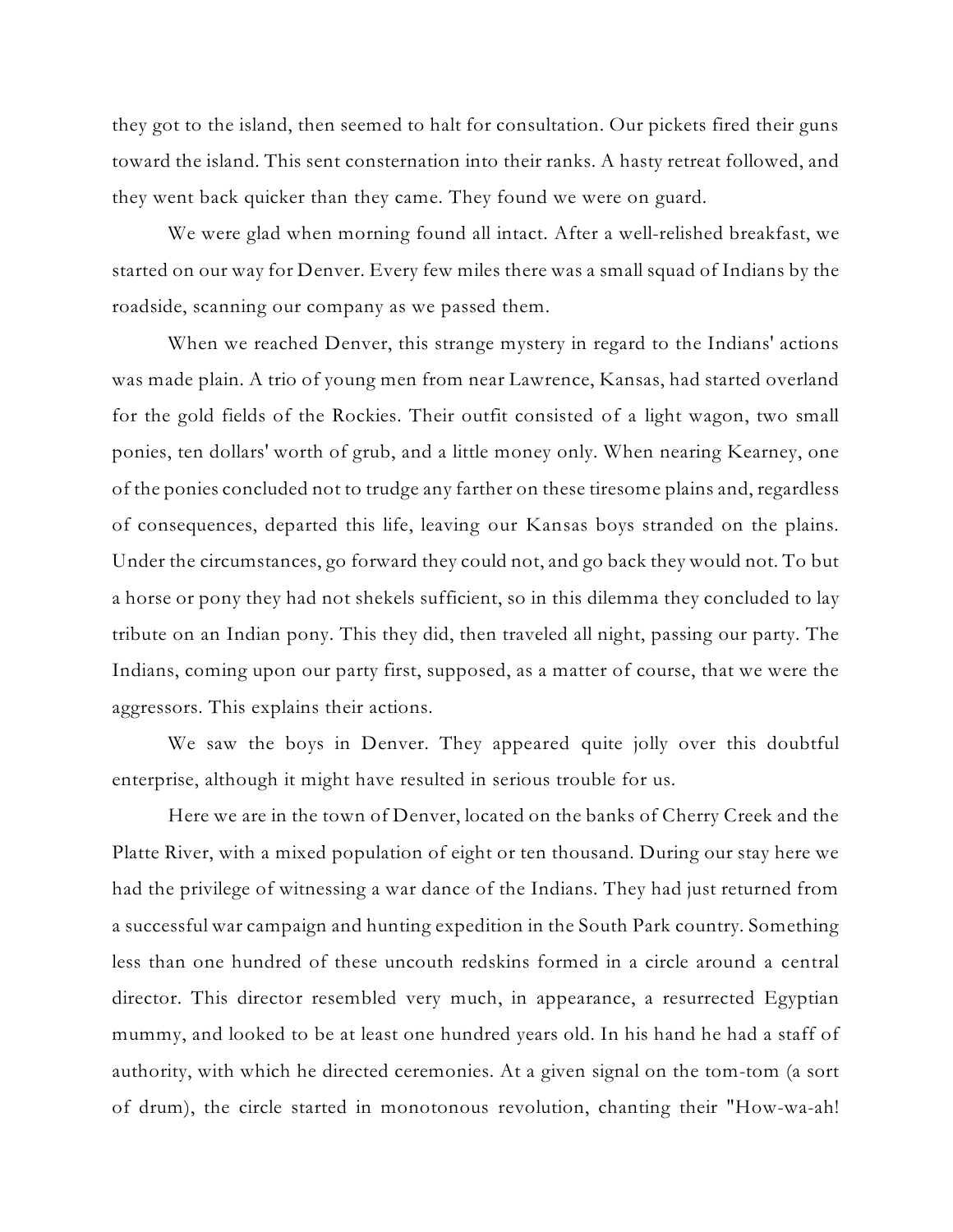how-wa-ah!" The somber pathos of this infernal ditty, mingled with the hoarse cadence of their tom-tom, presented a picture to the imagination that fully duplicated Dante's description of hell, with purgatory thrown in.

Such are the differences between the cultured and uncultured; the savage and the civilized. These children of the plains and forests have, for thousands of years, lived, reveled in, and enjoyed wild life, without development or advancement, and their history is lost in the dim mists of past ages, worse mystified by traditions and legends.

Our resting time over, we must now start on our journey for South Park, Tarryall, and the Blue River gold regions. We went to the express office to mail some letters before leaving, and we were politely informed by the postmaster that we must pay twenty-five cents per letter. We gave the dollar to send four letters. We thought this high pressure for boasted civilization; we must pay high for luxuries. This pony express carried letters only, from Denver City as far east as the Missouri River, leaving the office in the morning on a brisk, loping pony. This loping was kept up day and night for over five hundred miles, with relays, for every fifteen or twenty miles a fresh pony was brought out. Thus the swift-running mail was not delayed five minutes from Denver to the Missouri River, only sometimes Indian scares and depredations deranged scheduled time. Other express matter was carried by a four-horse coach, running day and night.

Our first day out from Denver brought us to an evergreen camping place on Bear Creek. Here there was an abundance of grass and a rippling stream of water-nature's sources to meet material wants of man and beast. We enjoyed this, our first introduction to nature's evergreen realm. The next day's diligent travel brought us to the South Platte River, fringed and decorated beyond artistic touch with spruce and balsam, contrasted with patches of aspen flowers, adding a sweet fragrance to this enchanting scene.

This was to me a scene and sense of delight not to be forgotten. Language does not express the intensity of my delight. While man's genius and executive ability have brought out and perfected wonderful displays in the realm of art, to my art, to my mind and taste there are mystic charms in the fields of nature transcending man's production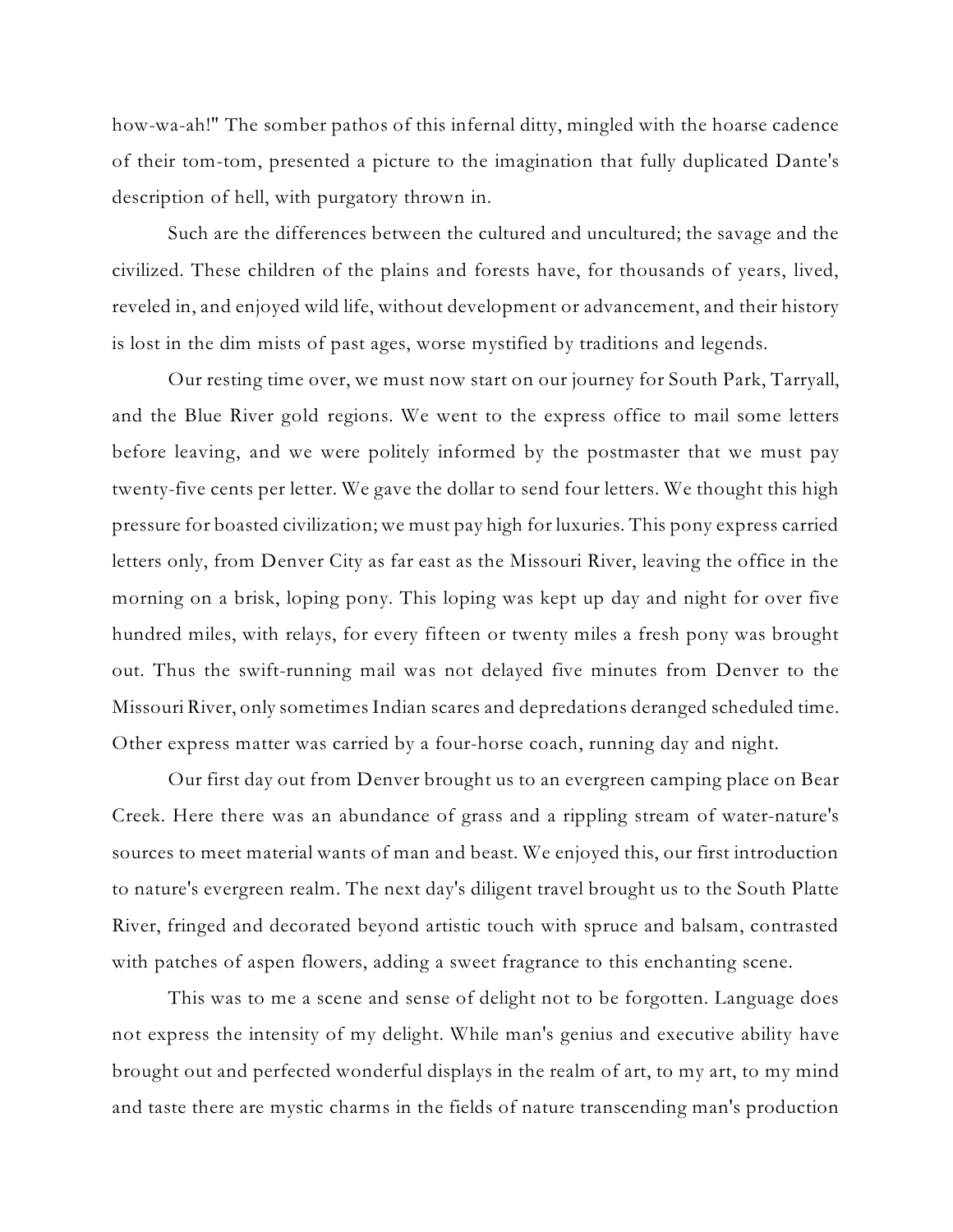as greatly as infinity surpasses finite conceptions and productions.

Taking a lonely walk down this murmuring, musicalstream while supper was being prepared, my mind was inspired with thanks and praise. The myriad voices of nature's sweet melodies in tiny flowers, in purling streams, in whispering winds sweeping through the forest's vistas like a great orchestra, thrilled the heart because of God's creative wisdom and power in forest, field, and flower. Then returning towards our campfires, after my ramble under the shining stars, I was ready, with vim, for coffee, apple sauce, and mountain sheep that our hunters had bagged that very day. In stealing this march and encampment in this silent, sylvan spot, there was no murmur of intrusion on nature's part, and no murmur of dissatisfaction on our company's part, for all were cheerful and happy.

The beauty of this scenery very much increased when we reached the eastern boundary line of South Park, which extends fifty miles north and south, and from ten to twenty miles east and west, surrounded with a wilderness of snow-capped mountains, seemingly blending with fleecy clouds in the wide eternity of space. Oh, how glorious to behold! Our train left these mountain heights, going down and crossing the Park, stopping here at Tarryall, our present objective point.

This place and stream were first called "Graball," because some three or four human hogs took possession of the entire camp, determined to monopolize all the gold down to earth's center, but the avalanche of new arrivals by hundreds broke up this selfish, avaricious program. This was our inviting and generous welcome to Tarryall.

Here miners were working like beavers for the golden calf. In this rough, rustic town of Tarryall are tangible evidences of man's resourceful nature, establishing that oft-repeated truism, "Necessity is the mother of invention." Habitations were constructed out of any and all available material, a rock ledge serving, in many instances, for one side of a habitation, logs for the other. Some huts were made of rough stone altogether; others were constructed from torn-up wagon boxes blended with canvas; others, less pretentious, were weather-boarded with pine branches. These temporary shelters were